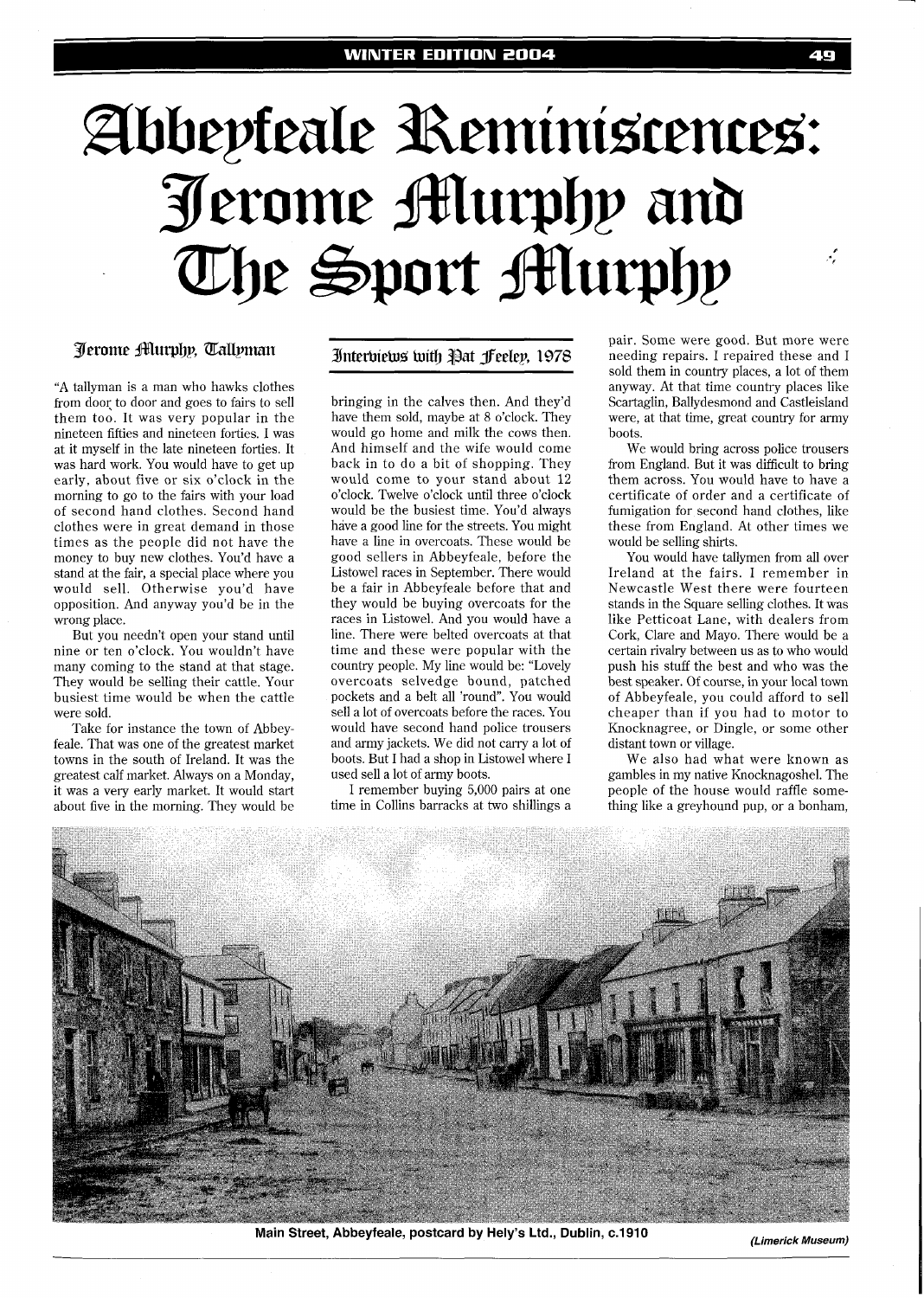## THE OLD LIMERICK JOURNAL

or a bicycle. There would be a card game to win what was being raffled and there would be a dance and a supper. The admission charge at the door would usually be about a shilling. They were greatly enjoyed by the people of the district at that time. I remember in particular one raffle in Gortroe. It was in McKenna's house, then called by the Irish form of their name Mac Ginea.

That night I went to the village of Knocknagoshel for a drink and I heard of the gamble. There were two of us and we went to a nearby field where we knew there were two ponies and we took these out of the field and rode them bareback to the gamble.

We were charged a shilling admission to the gamble. There would be six playing at some tables. And eight or nine at other tables. If you lost at the cards, you could come down to dance in the kitchen. But if you were winning at the cards, you would stay on playing. The supper was at midnight. Butter and tea were rationed during the war years. But there were five or six earthenware crocks of mixed fruit jam there. They would have bought these for about 2/6. Currant bread and tea was supplied. It would be a great night of set dancing with polkas and sets. The dancing took place in the kitchen and the music was played by local musicians. There was hardly any drinking at the gambles because the people of the house could not afford to supply drink as they were poor people and the drink was too dear. In later years, there were 'wran nights' where there was considerable drinking, not only throughout the night, but well into the following day.

I remember a pet bonham being gambled. A pet bonham was the fifteenth bonham in the litter. The sow had only fourteen teats so she could only feed fourteen offspring. The fifteenth was fed by the small farmer with a bottle, or he was given to the family next door to feed. He became so accustomed to living in the house that he ran up and down the floor like a dog or a cat. The bonham would be taken home by the man who won him in the card game who would fatten him and sell him.

The gambles usually took place in winter time. They started in September or October and went on into March and April. They would cease to be held after Saint Patrick's Day. Saturday night was a favourite night for them as those who attended would then have Sunday to lie in. During Lent there were usually a lot of them as the Catholic Church forbade dancing during Lent and all the dance halls, with the exception of Dan Paddy Andy's, were closed. I bought a melodeon for El 5s in Roche's shop in Abbeyfeale in the late 1930s. I learned to play *Kruger's Daughter* for the dances. But I never got much farther beyond that.

People of all ages came to the house dances. It was a neighbours' gathering. Old men in their seventies and eighties would dance. The kitchen would have a flagged stone floor or a cement floor. The

dancers would have nails or tips on their shoes or boots. And there would be a great pounding and ringing. The flags especially would ring from the nails and the tips on the shoes. Anyone who could play would be invited to do so, accordion players were especially sought to play for the sets. The young people showed little interest in the cards, with the exception of the occasional young man. They all wanted to spend the night dancing. The young would cycle ten or twelve miles to a gamble.

I had a narrow escape the night I went to McKenna's. After the night of dancing and card-playing was over, we set off on our ponies across the countryside. We rode them through a stream and across country. We came to a lime kiln and the pony jumped it. It was about ten feet deep and if I had fallen into it, I was dead.

'I always stood on a platform and addressed the people. Good speaking was important. I would have a spiel: "This beautiful coat is lined with rams' wool and bulls' wool, spun by the niggers, woven by the blacks and made in Dublin by the boys from the county Wexford. A woman might ask you: "Is that coat lined?' And you would say: "It's lined with ram's wool and bull's wool, you've the ram and the lamb and part of the puck'.

I would have another type of spiel when selling shirts. I would open out the shirt and say to the prospective customer: "A fine shirt, wide in the shoulders and long in the front. You won't need any blind in the window going to bed".

I would offer two shirts for say 18 shillings and eleven pence and two more for 22/11. Then I would clap my hands and say "To hell with poverty. The lot for £1". And I would throw in a few pairs of socks. You would sell every shirt that you had that way.

The most colourful tallyman that I met was a Frawley man from Limerick. He sold suit lengths and he was very good at it. But my brother, Seán, was very good too. You would have to have the gift of the gab. It was a hard day's work from 11 in the morning to 4 or 5 o'clock in the evening.

The 29th of June fair in Abbeyfeale was the biggest fair in that part of the country. It was a holiday of obligation and a great holiday. Men, women and children came from east Kerry, west Limerick and north Cork. The town of Abbeyfeale would be black with people. You couldn't walk the streets. I was from Knocknagoshel and there was an advantage in being known. If you were from the area, it was easier to sell stuff because if they purchased a garment and it didn't fit them, they could go with it to where you lived and exchange it for another that did fit them. But if they bought an article of clothing from a tallyman from Limerick, or the west of Ireland, they would not be able to exchange this, if they so wanted, as they would not know where to find the seller.

The calf markets in Abbeyfeale were held very early in the morning. The calves were brought in as early as 5 am. And the

market would be over by 8 am. If there was a fair on the same day, you would have a great day. The calves were brought in carts and it could be a great day for the tallyman. The tallyman did not make great money because he had to have a lorry on the road. Sometimes he could have a very bad day when he wouldn't make the price of his dinner.

I always did good business at Knocknagree fair. I had customers 'built up' there. There were lively people in that part of the country. There was a fair field in Knocknagree. But in the evening, it could sometimes get rough. The men would get drunk and they would want to take a pants, say, at half price. They would say that they would pay you at the next fair. But of course, if you gave them the garment, you would never get your money. They could become quite aggressive. But you would only give them the article of clothing if you knew the person. They would pinch stuff too, trousers and such like, and you'd need eyes on your pole.

The old women used annoy my brother Seán. An old woman came to our stall one day in a donkey and car. Her shawl was covered in splashes of dirt off the road. She asked Seán for something. He didn't have it. And she started giving out to him. He looked at the mud-spattered shawl and said to her: "Missus, what you need is a mud splasher".

There was a tallyman from Dublin called Mickie Hannon. At the time in question, James Dillon was the Minister for Agriculture. Hannon would shout out this cant: "God made the bees. The bees make the honey. The farmers do the work. And Jamesy Mary Dillon makes the money". This was always well received.

You would build your shop early in the morning from about nine to ten o'clock. There was a canvas cover or canopy over the body of the lorry. Some of the hawkers, like Freynes of Mayo or Smiths of Dunmanway, had thirty ton trucks. You'd have to hand the stuff down from the body of the truck to the customers in the street. You would draw them with the gab. And there would be good days and bad days. I got very fond of the road, going from town to town. It was like being a commercial traveller, you'd get used to going from place to place. Sometimes we'd take an early shot of whiskey in the morning before facing into the tanglers and jobbers. It was a roving life, a life you'd get fond of. I used find it very hard to stay at home, after being out on the roads.

You'd need to buy cheap and sell cheap. I used buy in England and in Dublin from two Jewrnen. At times, it was difficult to get nice, clean secondhand clothes. In Listowel, the town that I now live in, you'd only sell good secondhand stuff. A good second-hand suit would then cost you from £9 to £10. A new suit would cost from £25 to £30.'

## The Sport Murphy

All that I describe was in the period 1940s to 1950s. During and after the war, people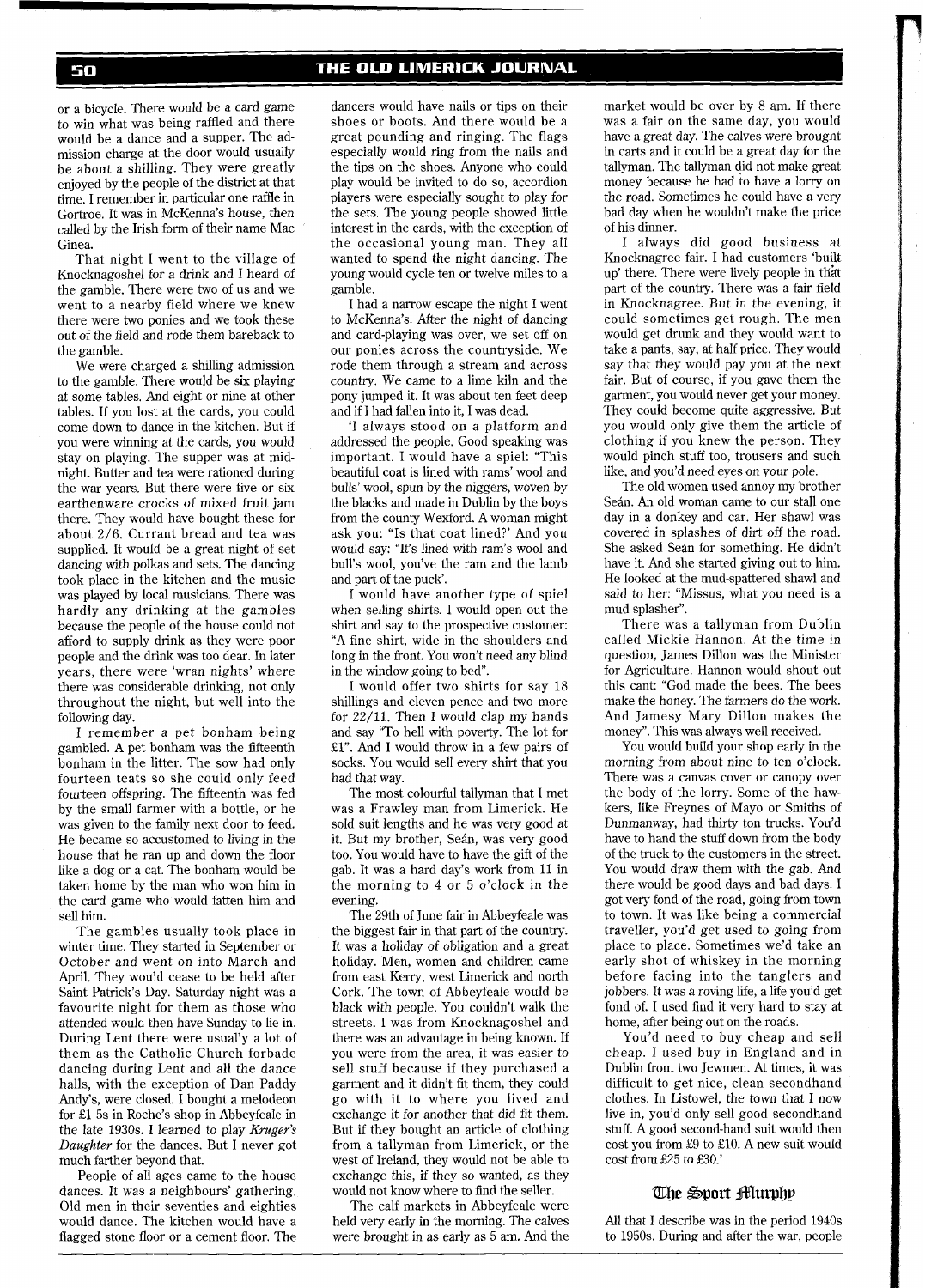#### **WINTER EDITION 2004**



**1930s Milton postcard showing the Square, Abbeyfeale (Limerick Museum)** 

were very poor and they used go out and kill the rabbits. And you would have nothing tastier than a roast rabbit. And the young one was a lot nicer. A lot of people lived on rabbits as they did in England as well.

You have to have these small nets. You clear the ditches all around and take the briars away. You would block several holes in the ditch. You then put the nets at one hole or burrow and you put the ferret in the other hole. The ferret will drive the rabbit through the hole out into the net and there will be men there to catch the rabbit.

You might take two ferrets on a days ferreting because you might lose one. He would stay inside. If he killed a rabbit in the burrow, he might stay inside a day or two and you'd have no way of getting him out, except by rooting the ditch. He would eat the rabbits inside in the burrow so that you would need 'a spare wheel.'

When we used go ferreting, there was a lot of money involved so that you would not take that many with you, for if you did, you'd have 'no profit'. You were better off with two. You'd need two. The rabbit was 4/6 at that time in 'old money.' So it wouldn't be worth your while. Rabbits weren't as plentiful that time, but now there are a lot of them again.

You would get the ferrets from the people that breed them. I got them in Limerick at E2 each. You would get them in various colours. Black and brown and white and combinations of these. They were very vicious. If they put their teeth on you, they would bring the blood. And you couldn't loosen their grip. They were dangerous to children. You'd have to keep children away from them. You kept them in a special little house that was all wired in. They were so small that they could come out the smallest hole. You could feed them milk and bread or you could give them tea or any nice little bits that you would have. I usually kept two ferrets.

I frequently went out on a Sunday and on an average day we would kill 20 to 30 rabbits, especially if we got a clear, open ditch. If you had to take briars and vegetation off that could take a long time. There would be people going around with little vans, buying fowl. They would buy them at the crossroads. They would pay around 4/6 for a rabbit. They would be sent out foreign then. The ferreting was popular during the war years and a lot of people made money from the rabbits. But the people that were catching them did not make that much. They got perished going through the country. And then again you had people who wouldn't want you to ferret at all because if the ferret stayed in the burrow, the next thing that would happen, people had a lot of hens at the time. And if the ferret got into the fowl house, they would cause a lot of trouble. They'd be hens clattering, anyway, a lot of dead hens. That's why they didn't want them at that stage. But you'd do it in the quiet. You wouldn't want to be seen at all.

When a rabbit came out, you'd be fast enough to take him. You'd block the hole then and put the ferret in another hole. Sometimes too, you might be in hard luck. For if he caught a rabbit inside, he could stay there for days. He could fall asleep. That's why you would need a second one.

You wouldn't want to make bold at all on the ferrets. If you had a rabbit in your

hand, he might think that your hand was the rabbit and he'd make a dive for it. And once he had taken hold of it, like the badger, he wouldn't let go. You'd have to put something into his mouth to force him to let go. To prevent being bitten by them, they would sometimes pull their teeth, or cut off their teeth with a cutters, so that they couldn't catch the rabbit in the burrow. That, of course, was a bit of cruelty. But I used to do it. I kept the ferret in a small wooden box about a foot square. And I never knew how long a ferret would live. But I think a young ferret would be the best.

Whoever brought in the myxamatosis, it was a downright shame. The first thing that you would notice was that the eyes would come outside their head. And the rabbits would get pure blind, and pure white, snow white. And they'd be staggering like they'd be drunk. I'd say give them a week and they'd be dead. It was a terrible shame to see them around the fields, to see them trying to pick a bit and them stone blind. It was a downright shame whoever brought it in and its still there, even at this time.

For a time, they thought that they would banish the rabbit. But they never did. The rabbits got immune to it. And I am delighted. For what the rabbits did for the poor and the hungry people, they kept them alive. And it was a great shame for those who did it to come and try to destroy them with the myxo. I don't think that there would be any luck following the people that did that. The rabbit was the friend of the poor people.

You'd go along through the fields and you'd pick out a patch. When you'd